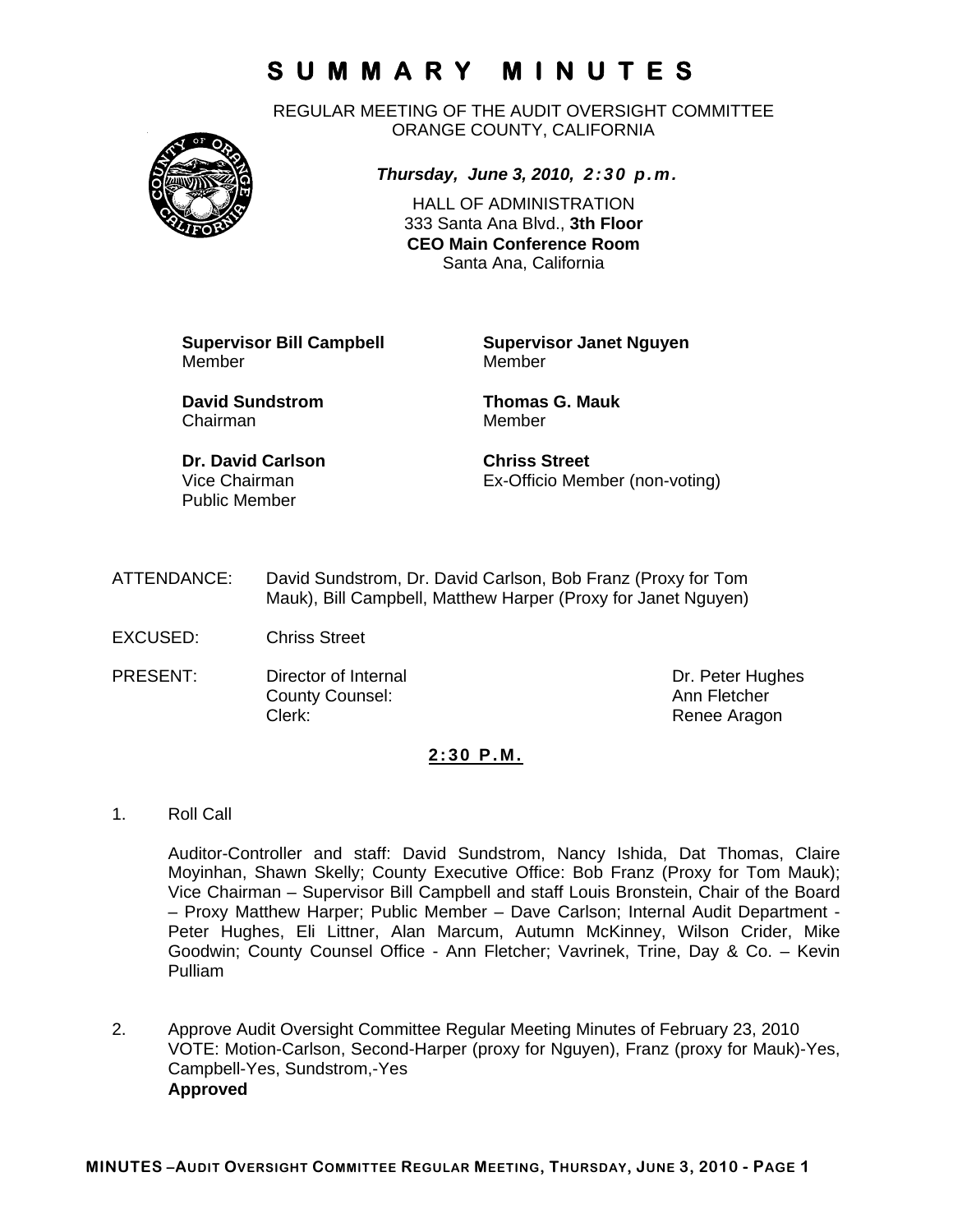3. Receive Status of the Serpentine Funding Limited P-T Notes (formerly Whistlejacket SIV) (continued from AOC 9/17/08-Item 6, 5/29/08-Item 5, 2/28/08-Items 6 and 8, 12/11/09-Item 3, 3/25/09-Item 4, 5/27/09-Item 4, 9/2/09-Item 4, 11/23/09-Item 4, 02/23/10, Item 5) **Received** 

Mr. Paul Gorman provided a hand-out on the status of Serpentine Funding. He explained that Serpentine was the restructured entity from the Whistlejacket structured security in April 2009. He stated over the last year they had been receiving monthly payments. The assets were performing and paying down. A total recovery was at 89% which resulted in an unrealized loss of approximately \$9M. Supervisor Campbell asked if there were interest earnings. Mr. Gorman responded the underlying assets pay principal and interest payments and their policy was to treat all principal and interest payments as principal until total recovery of original investment.

4. Receive, discuss and approve revisions to draft New Audit Oversight Committee Charter VOTE: Motion-Campbell, Second- Franz (proxy for Mauk), Sundstrom-Yes, Harper (proxy for Nguyen)-yes, Carlson -Yes **Approved**

Mr. Sundstrom stated he brought this item back for a final approval and for additional comments or concerns to be received. Mr. Carlson stated he was supportive of 3.1.1 regarding terms for members. There was clarification on item 3.1.1 that there was no term limits, it allowed for reappointment.

Mr. Sundstrom stated adopting the New AOC Charter was not replacing the current AOC Bylaws. He stated he would be presenting to the Board of Supervisors for approval as a future agenda item.

5. Receive Status of Peer Review for Internal Audit Department for the year ending 06/30/10 **Received**

Dr. Hughes stated the Internal Audit Department (IAD) complied with the Institute of Internal Auditing Professional Standards as well as the GAO Yellow Book Standards. The Yellow Book standards required a review every 3 years. The IAD was participating in the California Chief Auditors Association Peer Review Program. We expect the Peer Review to be completed in August 2010. Dr. Hughes notified the AOC members that they would be contacted by Peer Reviewers as part of the process for a possible interview. Fieldwork is scheduled during the month of July 2010.

Mr. Sundstrom stated Nancy Ishida was taking classes and preparing for a Peer Review as well for the Auditor-Controller. They expected their Peer Review to be completed next year.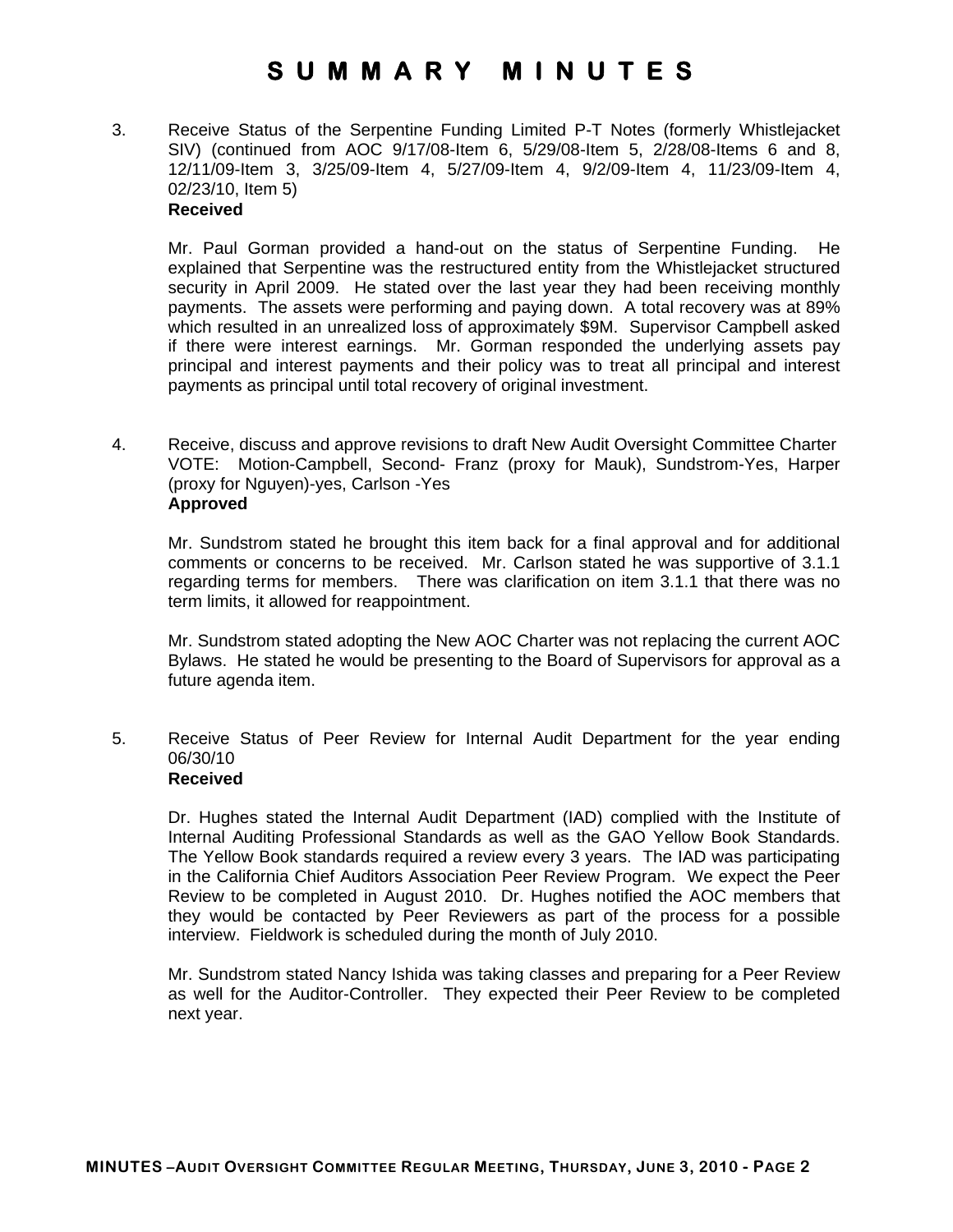6. Approve Annual Audit Plan and Risk Assessment for Fiscal Year 2010/2011 VOTE: Motion-Franz (proxy for Mauk), Second-Campbell, Sundstrom-Yes, Harper (proxy for Nguyen)-yes, Carlson -Yes **Approved** with one additional audit in Fee Generating Revenue Audits

Dr. Hughes explained the annual risk assessment process in the development of the annual audit plan. The areas selected to audit were driven mostly by risk. Dr. Hughes stated the complexity of the County in all 22 departments and individual processes. The size of the County had limits on the ability to audit the smaller departments. Dr. Hughes stated all audit reports would be provided to each department for all departments to learn from one another.

Supervisor Campbell referenced the matrix on A-1 and stated another fee generated revenue audit in the area of OC Parks should be considered. They have a new vendor for handling parking lot fees and entry to parks. He felt an audit in the area would be appropriate. Mr. Goodwin, Senior Audit Manager stated the audit would be included in the audit plan.

Dr. Carlson stated the risk assessment had matured and he was pleased with the progress detailed in the supporting schedules. Mr. Sundstrom noted that he had reviewed the Internal Audit Department budget and he was pleased that the CEO was recommending an augmentation to make the budget whole. He was supportive of the augmentation as necessary in the difficult financial times.

7. Discuss Grand Jury Report *DNA: Whose Is It, Orange County Crime Lab's or the District Attorney's* (released on May 24, 2010) Recommendations R.2, R.3, R.4 (pages 6 &7) and direct staff

Dr. Hughes stated the Grand Jury issued their report and asked IAD to conduct a fee study on an annual basis. He stated IAD may not be the appropriate group to do the study because of limited resources and there maybe other options. Ms. Autumn McKinney, Senior Audit Manager stated the recommended study was more of a management function and wondered if there were available resources in the Auditor-Controller's Cost Studies Unit as the fee study might fit more in-line with the A-C's Cost Studies Unit mission and objectives. Mr. Sundstrom stated he agreed it was a management area and if the Board elected to have the Auditor-Controller do it, he can provide an estimate for the cost to do the study. Mr. Franz stated he wasn't sure where the study would fit in the priorities and it was a difficult message to relay. Supervisor Campbell asked Mr. Sundstrom what the cost would be to do the study. Mr. Sundstrom stated he would provide an estimate to the CEO on the study. Dr. Hughes stated his response to the recommendations would state it required further analysis.

8. Approve OC Internal Audit Department 3<sup>rd</sup> Quarter Status Report for Period July 1, 2009 through March 31, 2010, and approve 3<sup>rd</sup> Quarter Executive Summaries of Audit Finding Summaries for the Period July 1, 2009 through March 31, 2009 VOTE: Motion-Franz (proxy for Mauk), Second-Campbell, Sundstrom-Yes, Harper (proxy for Nguyen)-yes, Carlson-Yes **Approved**